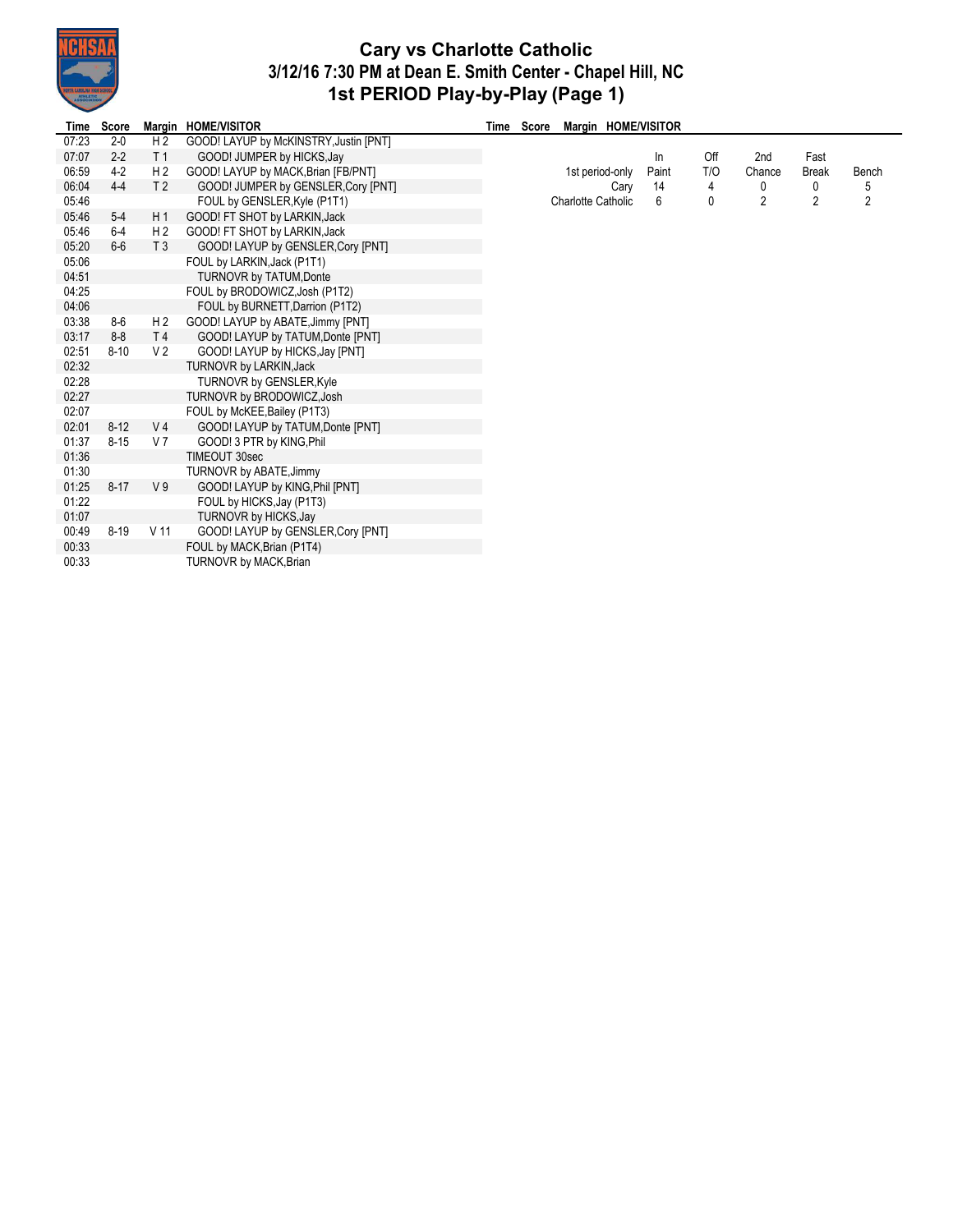

## **Cary vs Charlotte Catholic 3/12/16 7:30 PM at Dean E. Smith Center - Chapel Hill, NC 2nd PERIOD Play-by-Play (Page 1)**

| Time  | Score     | Margin          | <b>HOME/VISITOR</b>                  | Time Score | Margin HOME/VISITOR       |       |     |        |       |       |
|-------|-----------|-----------------|--------------------------------------|------------|---------------------------|-------|-----|--------|-------|-------|
| 07:27 |           |                 | FOUL by GENSLER, Cory (P1T4)         |            |                           |       |     |        |       |       |
| 07:07 |           |                 | TURNOVR by MACK, Brian               |            |                           | In    | Off | 2nd    | Fast  |       |
| 06:52 | $8-21$    | V 13            | GOOD! JUMPER by GENSLER, Cory        |            | 2nd period-only           | Paint | T/O | Chance | Break | Bench |
| 06:32 |           |                 | FOUL by LARKIN, Jack (P2T5)          |            | Cary                      | 2     | 4   |        | 0     | 0     |
| 06:15 |           |                 | TURNOVR by BRODOWICZ, Josh           |            | <b>Charlotte Catholic</b> | 2     | 2   | 2      | 0     | 2     |
| 05:34 |           |                 | FOUL by MACK, Brian (P2T6)           |            |                           |       |     |        |       |       |
| 05:28 |           |                 | <b>TURNOVR by TATUM, Donte</b>       |            |                           |       |     |        |       |       |
| 05:15 |           |                 | FOUL by IDLETT, Elijah (P1T5)        |            |                           |       |     |        |       |       |
| 05:15 | $9-21$    | V 12            | GOOD! FT SHOT by McKINSTRY, Justin   |            |                           |       |     |        |       |       |
| 05:15 | $10 - 21$ | V 11            | GOOD! FT SHOT by McKINSTRY, Justin   |            |                           |       |     |        |       |       |
| 04:50 |           |                 | TURNOVR by McKINSTRY, Justin         |            |                           |       |     |        |       |       |
| 04:20 |           |                 | TURNOVR by IDLETT, Elijah            |            |                           |       |     |        |       |       |
| 04:11 |           |                 | TURNOVR by SMITH, Sam                |            |                           |       |     |        |       |       |
| 04:00 |           |                 | FOUL by BURNETT, Darrion (P2T6)      |            |                           |       |     |        |       |       |
| 04:00 |           |                 | <b>TURNOVR by BURNETT, Darrion</b>   |            |                           |       |     |        |       |       |
| 03:35 | $10 - 23$ | V 13            | GOOD! JUMPER by TATUM, Donte         |            |                           |       |     |        |       |       |
| 03:27 |           |                 | TURNOVR by McKINSTRY, Justin         |            |                           |       |     |        |       |       |
| 02:43 | $12 - 23$ | V <sub>11</sub> | GOOD! JUMPER by GAGNON, Xander [PNT] |            |                           |       |     |        |       |       |
| 02:12 |           |                 | FOUL by McKINSTRY, Justin (P1T7)     |            |                           |       |     |        |       |       |
| 02:12 |           |                 | MISSED FT SHOT by GENSLER, Cory      |            |                           |       |     |        |       |       |
| 01:11 |           |                 | TURNOVR by GAGNON, Xander            |            |                           |       |     |        |       |       |
| 00:01 | $12 - 25$ | V <sub>13</sub> | GOOD! LAYUP by TATUM, Donte [PNT]    |            |                           |       |     |        |       |       |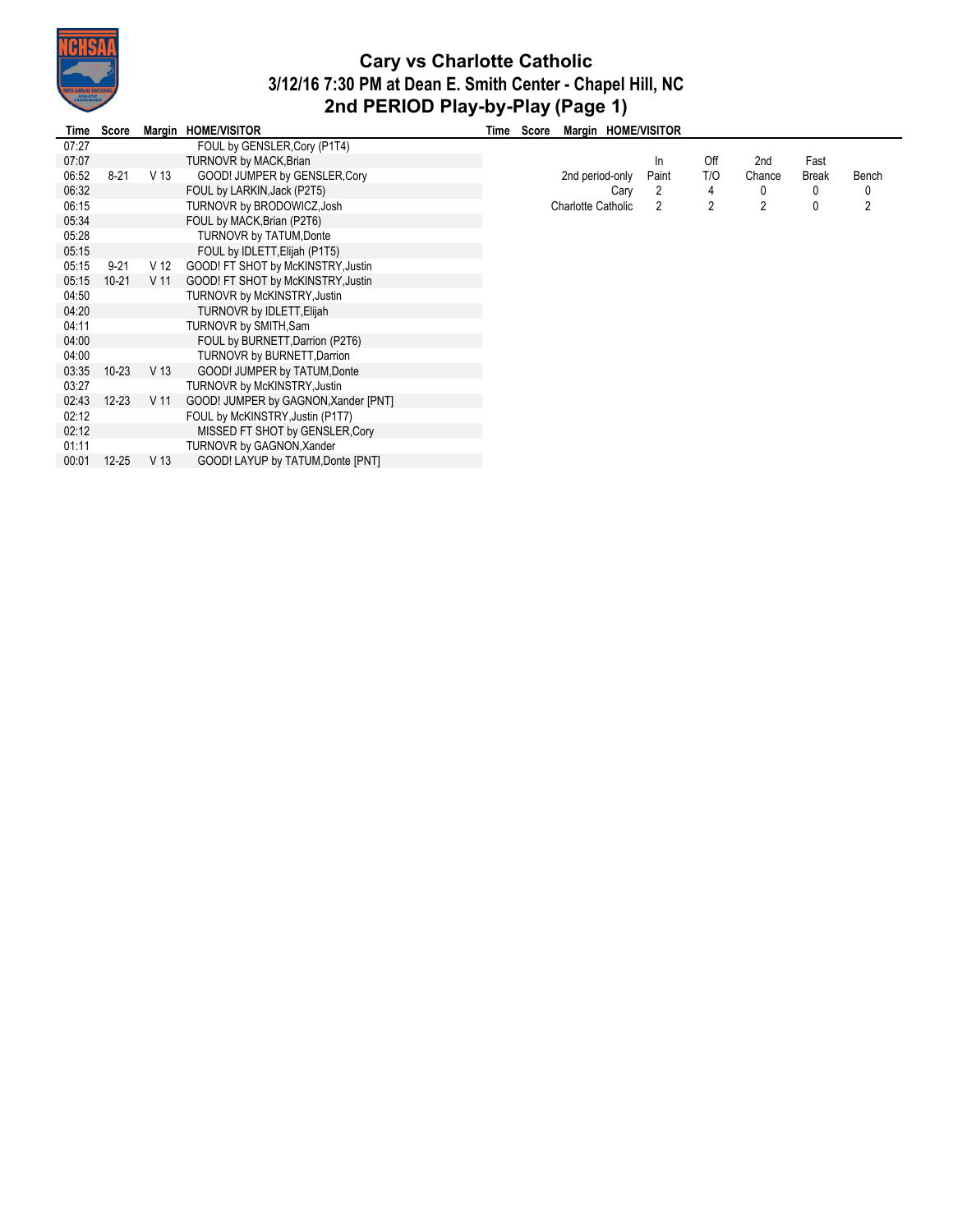

## **Cary vs Charlotte Catholic 3/12/16 7:30 PM at Dean E. Smith Center - Chapel Hill, NC 3rd PERIOD Play-by-Play (Page 1)**

| Time  | Score     |                 | Margin HOME/VISITOR                   | Time | Score |                           |      | Margin HOME/VISITOR |     |        |              |       |
|-------|-----------|-----------------|---------------------------------------|------|-------|---------------------------|------|---------------------|-----|--------|--------------|-------|
| 07:47 |           |                 | TURNOVR by McKINSTRY, Justin          |      |       |                           |      |                     |     |        |              |       |
| 07:17 |           |                 | FOUL by GENSLER, Kyle (P2T1)          |      |       |                           |      | ln                  | Off | 2nd    | Fast         |       |
| 07:17 | $13 - 25$ | V 12            | GOOD! FT SHOT by LARKIN, Jack         |      |       | 3rd period-only           |      | Paint               | T/O | Chance | <b>Break</b> | Bench |
| 07:17 | $14 - 25$ | V <sub>11</sub> | GOOD! FT SHOT by LARKIN, Jack         |      |       |                           | Cary | 8                   | 4   | 2      | 0            | 0     |
| 06:59 | 14-27     | V 13            | GOOD! JUMPER by TATUM, Donte [PNT]    |      |       | <b>Charlotte Catholic</b> |      | 6                   | 0   | 3      | 0            | 3     |
| 06:18 |           |                 | FOUL by GENSLER, Cory (P2T2)          |      |       |                           |      |                     |     |        |              |       |
| 06:06 | 17-27     | V <sub>10</sub> | GOOD! 3 PTR by BRODOWICZ, Josh        |      |       |                           |      |                     |     |        |              |       |
| 05:50 |           |                 | FOUL by LARKIN, Jack (P3T1)           |      |       |                           |      |                     |     |        |              |       |
| 05:50 | 17-28     | V <sub>11</sub> | GOOD! FT SHOT by TATUM, Donte         |      |       |                           |      |                     |     |        |              |       |
| 05:50 |           |                 | MISSED FT SHOT by TATUM, Donte        |      |       |                           |      |                     |     |        |              |       |
| 05:42 |           |                 | FOUL by BURNETT, Darrion (P3T3)       |      |       |                           |      |                     |     |        |              |       |
| 05:42 | 18-28     | $V$ 10          | GOOD! FT SHOT by BRODOWICZ, Josh      |      |       |                           |      |                     |     |        |              |       |
| 05:42 | 19-28     | V <sub>9</sub>  | GOOD! FT SHOT by BRODOWICZ, Josh      |      |       |                           |      |                     |     |        |              |       |
| 05:08 | 19-31     | V <sub>12</sub> | GOOD! 3 PTR by BURNETT, Darrion       |      |       |                           |      |                     |     |        |              |       |
| 04:54 |           |                 | TURNOVR by ZUHOSKY, Nick              |      |       |                           |      |                     |     |        |              |       |
| 04:49 | 19-33     | V <sub>14</sub> | GOOD! LAYUP by BURNETT, Darrion [PNT] |      |       |                           |      |                     |     |        |              |       |
| 04:24 | 19-36     | V 17            | GOOD! 3 PTR by GENSLER, Kyle          |      |       |                           |      |                     |     |        |              |       |
| 04:23 |           |                 | TIMEOUT 30sec                         |      |       |                           |      |                     |     |        |              |       |
| 04:08 |           |                 | TURNOVR by BRODOWICZ, Josh            |      |       |                           |      |                     |     |        |              |       |
| 04:00 | 19-38     | V 19            | GOOD! LAYUP by HICKS, Jay [PNT]       |      |       |                           |      |                     |     |        |              |       |
| 03:55 | 21-38     | V 17            | GOOD! LAYUP by ABATE, Jimmy [PNT]     |      |       |                           |      |                     |     |        |              |       |
| 03:37 | 23-38     | V 15            | GOOD! LAYUP by BRODOWICZ, Josh [PNT]  |      |       |                           |      |                     |     |        |              |       |
| 03:01 | 25-38     | V <sub>13</sub> | GOOD! LAYUP by MACK, Brian [PNT]      |      |       |                           |      |                     |     |        |              |       |
| 02:18 |           |                 | <b>TIMEOUT TEAM</b>                   |      |       |                           |      |                     |     |        |              |       |
| 01:45 | 25-40     | V 15            | GOOD! LAYUP by HICKS, Jay [PNT]       |      |       |                           |      |                     |     |        |              |       |
| 01:27 |           |                 | FOUL by GENSLER, Kyle (P3T4)          |      |       |                           |      |                     |     |        |              |       |
| 01:27 | 26-40     | V <sub>14</sub> | GOOD! FT SHOT by McKEE, Bailey        |      |       |                           |      |                     |     |        |              |       |
| 01:27 |           |                 | MISSED FT SHOT by McKEE, Bailey       |      |       |                           |      |                     |     |        |              |       |
| 01:10 |           |                 | FOUL by BRODOWICZ, Josh (P2T2)        |      |       |                           |      |                     |     |        |              |       |
| 00:05 |           |                 | FOUL by LARKIN, Jack (P4T3)           |      |       |                           |      |                     |     |        |              |       |